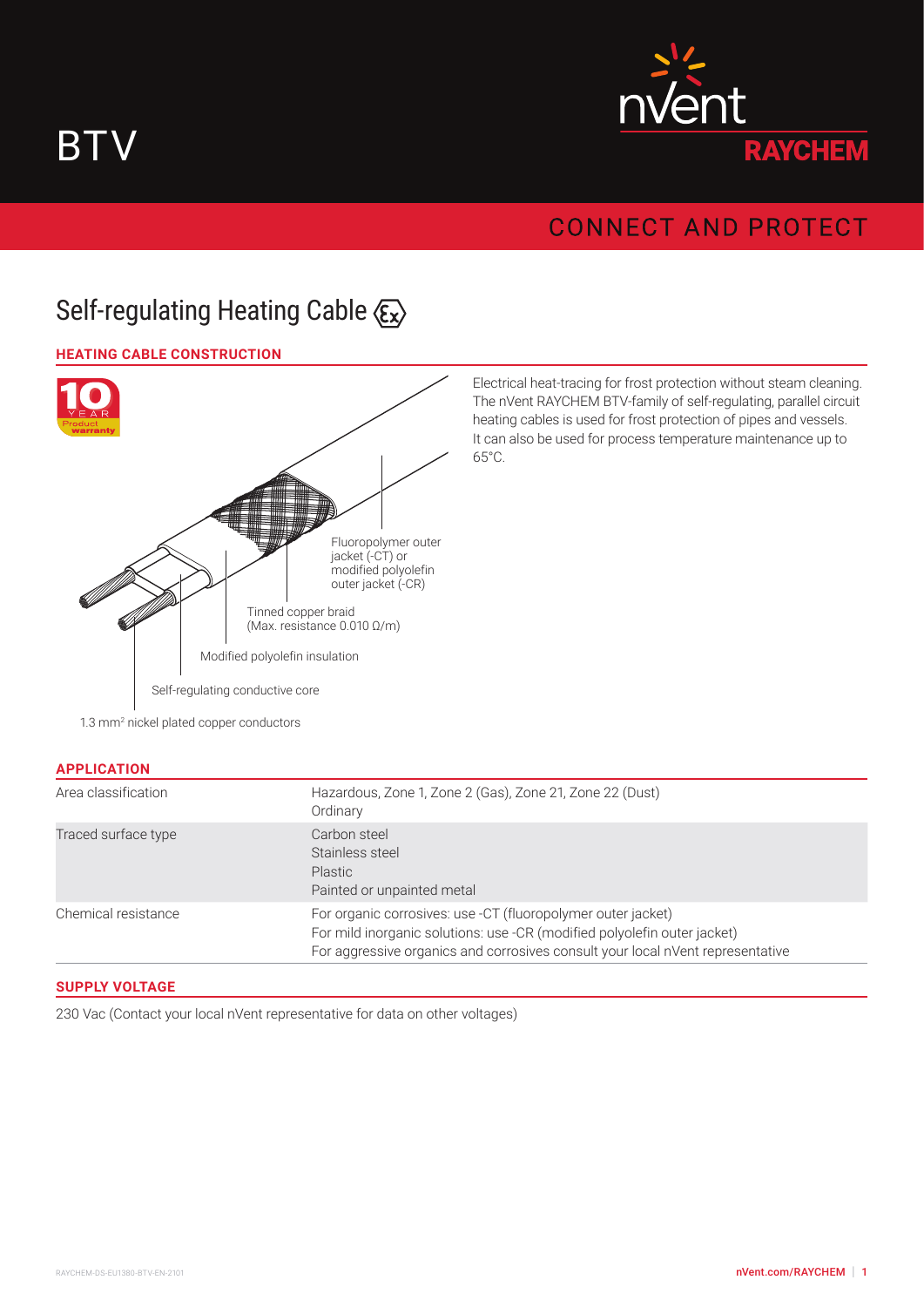## **APPROVALS\***

## SGS20ATEX0048X II 2 G Ex 60079-30-1 eb IIC T6 Gb or Ex 60079-30-1 eb mb IIC T6 Gb II 2 G Ex 60079-30-1 tb IIIC T80°C or Ex 60079-30-1 mb tb IIIC T80°C  $Tmin -60°C$ IECEx BAS 20.0011X Ex 60079-30-1 eb IIC T6 Gb or Ex 60079-30-1 eb mb IIC T6 Gb Ex 60079-30-1 tb IIIC T80°C or Ex 60079-30-1 mb tb IIIC T80°C  $Tmin -60°C$ The BTV heating cables are approved by DNV for use on ships and mobile offshore units. DNV Certificate No. DNV-GL TAE00000TU

 $65^{\circ}$ C

ั๙

**ERE EX** TC RU C-BE.MIO62.B.00054/18 1Ex e IIC T6 Gb X 1Ex e mb II C T6 Gb X Ex tb IIIC T80°C Db X Ex tb mb IIIC T80°C Db X Ta –60°C…+56°C IP66 ООО "ТехИмпорт"

> Ex e IIC T6 Gb Ex tD A21 IP66 T80°C

### **SPECIFICATIONS**

Maximum maintain or continuous exposure temperature (power on/off)

| 0.10000101011101010101011011011101111                       |                                                                                                                                                                                                                                                           |
|-------------------------------------------------------------|-----------------------------------------------------------------------------------------------------------------------------------------------------------------------------------------------------------------------------------------------------------|
| Maximum intermittent exposure<br>temperature (power on/off) | $85^{\circ}$ C<br>Maximum cumulative exposure 1000 hours                                                                                                                                                                                                  |
| Temperature classification                                  | T6                                                                                                                                                                                                                                                        |
| Minimum installation temperature                            | $-60^{\circ}$ C                                                                                                                                                                                                                                           |
| Minimum bend radius                                         | replace with<br>$-60^{\circ}$ C $\leq$ T<-20 $^{\circ}$ C: 35 mm<br>$-20^{\circ}$ C $\leq$ T<-10 $^{\circ}$ C: 30 mm<br>$-10^{\circ}$ C $\leq$ T $<$ 0°C: 25 mm<br>$0^{\circ}$ C $\leq$ T $\leq$ +10 $^{\circ}$ C: 20 mm<br>$T \geq +10^{\circ}$ C: 12 mm |

#### **THERMAL OUTPUT RATING**

| Nominal power output at 230 Vac<br>on insulated steel pipes | A 10BTV2-CT<br><b>10BTV2-CR</b><br>B 8BTV-2-CT<br>8BTV-2-CR<br>C 5BTV2-CT<br>5BTV2-CR<br>D 3BTV2-CT<br>3BTV2-CR | 40<br>W/m<br>30<br>20                               |
|-------------------------------------------------------------|-----------------------------------------------------------------------------------------------------------------|-----------------------------------------------------|
|                                                             |                                                                                                                 | 20<br>30<br>70<br>50<br>40<br>Pipe temperature (°C) |

|                                    | 3BTV2-CR | 5BTV2-CR         | <b>8BTV-2-CR</b> | <b>10BTV2-CR</b> |
|------------------------------------|----------|------------------|------------------|------------------|
|                                    | 3BTV2-CT | <b>5BTV2-CT4</b> | 8BTV-2-CT        | <b>10BTV2-CT</b> |
| Nominal power output (W/m at 10°C) |          | $\sim$           | つに<br>ZU         | 29               |

## **PRODUCT DIMENSIONS (NOMINAL) AND WEIGHT**

| Thickness (mm) | 5.5  | ↳<br>U.J | $\overline{\phantom{0}}$<br>5.5 | D.C  |
|----------------|------|----------|---------------------------------|------|
| Width (mm)     | 10.5 | 10.5     | 15.4                            | 15.4 |
| Weight (g/m)   | 110  | 110      | 153                             | 153  |